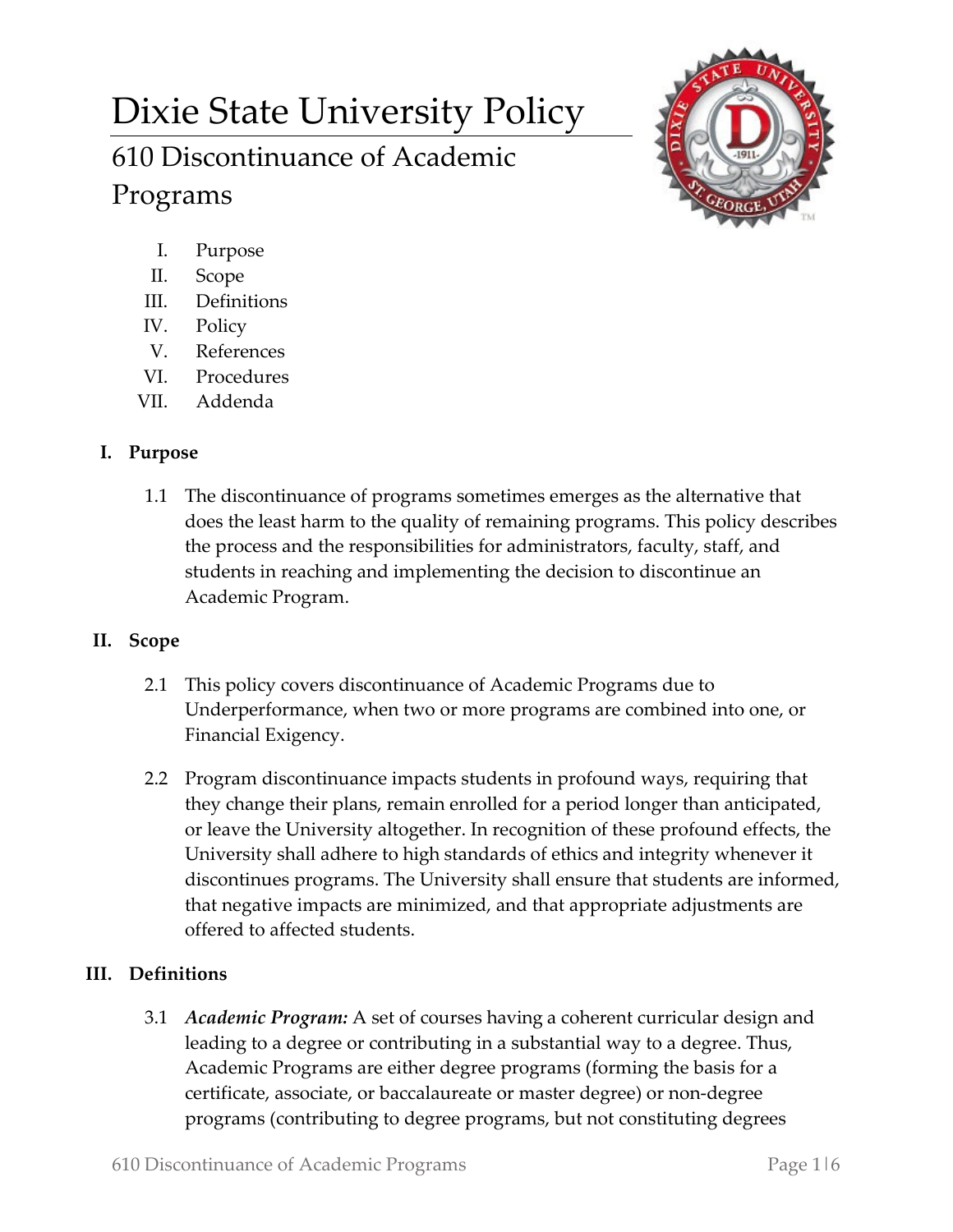themselves). Single courses may be discontinued through the curriculum change process (see Policy 602).

- 3.2 *Financial Exigency:* An imminent financial crisis which threatens the survival of the institution as a whole and cannot be alleviated by less drastic means (American Association of University Professors). Financial Exigency is an important mechanism for restoring an institution's financial stability in the face of a serious, sustained crisis. But it should be avoided as a unilateral or quickfix solution to a temporary condition (EAB).
- *3.3 Underperformance:* Underperformance refers to program data over time indicating persistent low enrollment, low graduation rates, low student credit hours per instructor, and other pertinent metrics as measured in the annual department reports.

### **IV. Policy**

- 4.1 Authority to Discontinue Academic Programs
	- 4.1.1 The President of the University with the approval of the University's Board of Trustees is authorized to discontinue Academic Programs or occupied academic positions consistent with the institution's strategic plan and/or Financial Exigency (see Policy 371).
	- 4.1.2 Before degree programs are discontinued, the University shall ensure thatthe following conditions are met:
		- 4.1.2.1 All recruitment and new enrollment for the program will cease upon approval of the Board of Trustees.
		- 4.1.2.2 The program's discontinuance is adequately described in University publications and communications to the public.
		- 4.1.2.3 The University has a viable plan to provide all students currently enrolled in the program all appropriate courses and services that they need to complete the program's requirements.
		- 4.1.2.4 No student currently enrolled in the program is required to pay tuition or fees in excess of the amount that would have been charged had the program continued.
	- 4.1.3 Before non-degree programs are discontinued, the University shall ensure that the following conditions are met:
		- 4.1.3.1 If the program constitutes the only way to fulfill a curriculum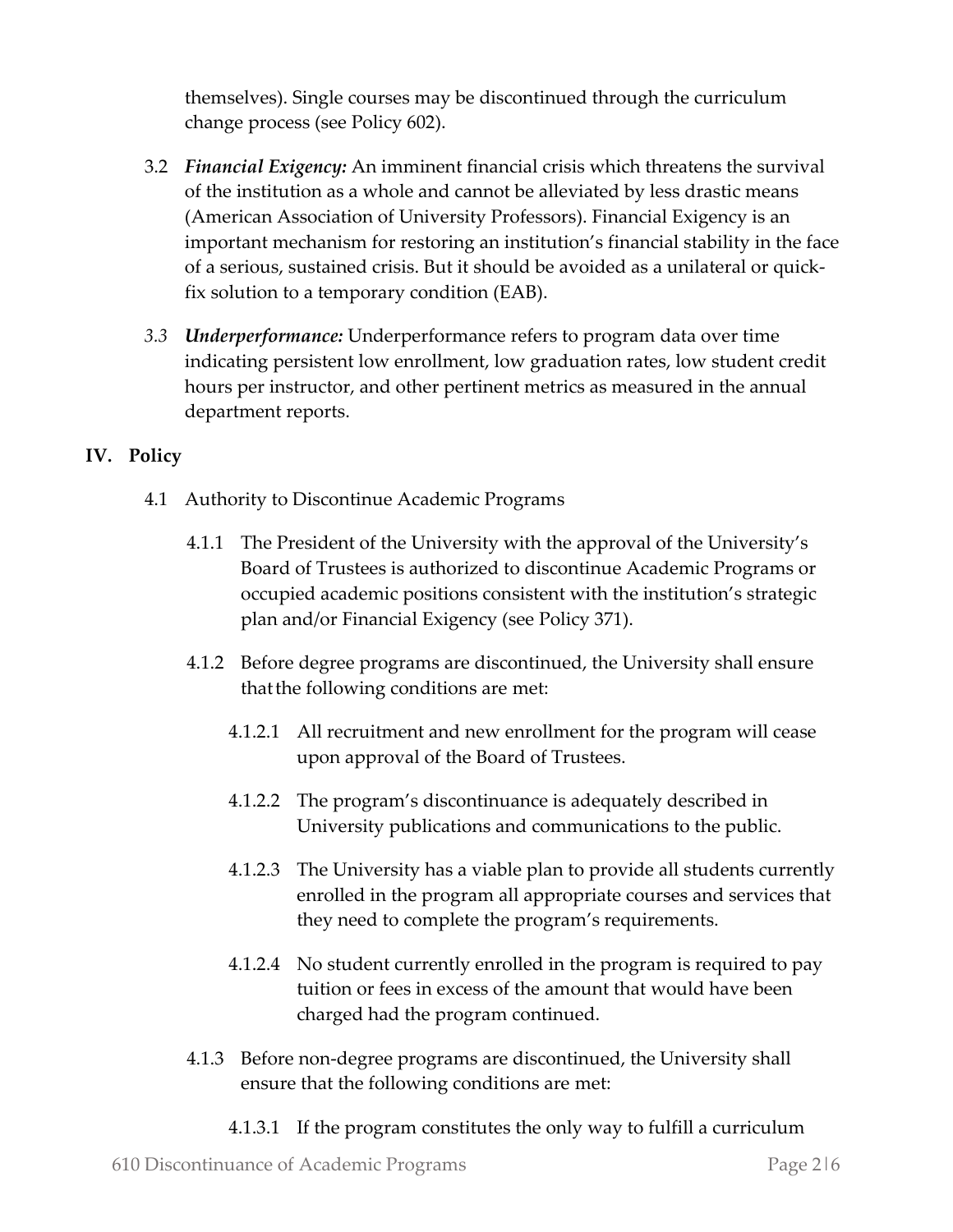requirement, either the curriculum requirements will be appropriately adjusted, or other courses offerings will be provided to allow students to complete their requirements in a timely manner.

- 4.2 Student Responsibilities When Their Program is Discontinued
	- 4.2.1 Under this policy, students bear certain responsibilities to communicate and coordinate with the University and its administrators.
		- 4.2.1.1 Upon learning of a proposed program discontinuance, impacted students should immediately communicate their needs and concerns to the dean who oversees the program to facilitate the University's planning.
		- 4.2.1.2 When the University presents a plan to provide appropriate courses, students must take those courses when they are offered.
- 4.3 Discontinuance Review Committee
	- 4.3.1 In all cases where parties disagree with a proposed action, a Review Committee will be convened with the following membership that require the intervention of a committee to study the impact of program discontinuance:
		- 4.3.1.1 A nonvoting representative from the Academic Affairs office, nominated by the Provost;
		- 4.3.1.2 Two deans representing colleges not involved in the program, nominated by the Provost;
		- 4.3.1.3 One student not involved in the program, nominated by the DSUSA President;
		- 4.3.1.4 Two faculty representatives from colleges not involved in the program, nominated by the Faculty Senate; and
		- 4.3.1.5 A staff representative not involved in the program, nominated by the Provost.
	- 4.3.2 The Committee will be charged with generating an impact report including a recommendation for or against discontinuance.
	- 4.3.3 The Committee will follow the procedures outlined in Section 6 below.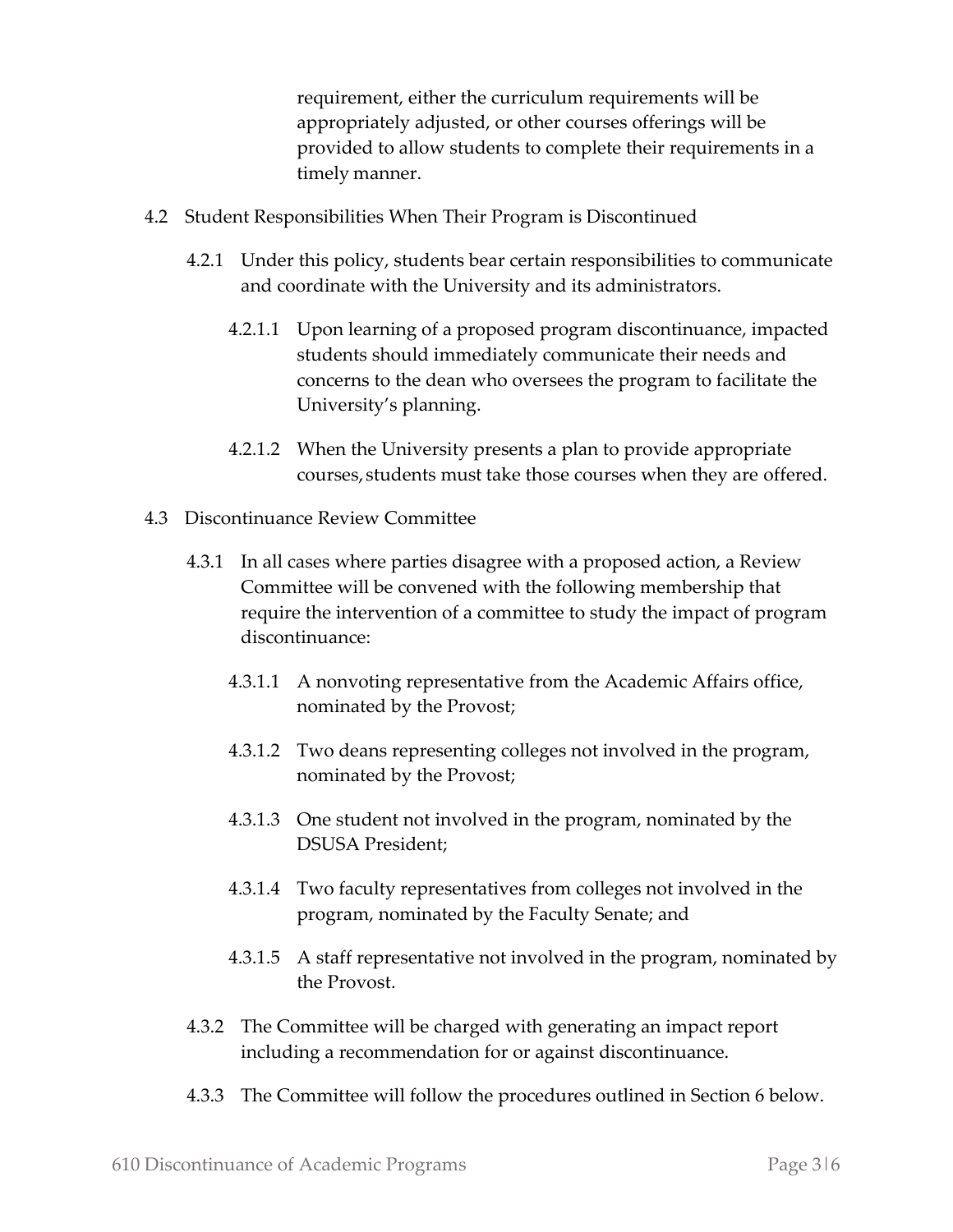- 4.4 Discontinuance for Underperformance
	- 4.4.1 When a program is found to be underperforming in a significant way over time as measured by metrics in the department annual report or other sources, the Department Chair and program faculty will meet with the Provost and the Curriculum Director to develop an improvement plan
		- 4.4.1.1 The improvement plan will have clearly defined benchmarks to be met by specific dates over at least two but not more than three academic years.
		- 4.4.1.2 If the benchmarks are met and improvement is documented, the program will not be discontinued.
		- 4.4.1.3 If the benchmarks are not met, a request for discontinuance may be initiated by any of the following:
			- 4.4.1.3.1 The dean of any of the colleges involved in the program
			- 4.4.1.3.2 The Provost/Vice President for Academic Affairs
			- 4.4.1.3.3 The President
		- 4.4.1.4 If a request for discontinuance is initiated, the Discontinuance Review Committee will be convened.
	- 4.4.2 Discontinuance When Combining Two or More Programs
		- 4.4.2.1 When a proposal for combining two or more programs is submitted to the Curriculum Office, it may move forward through the curriculum approval process without convening the Discontinuance Review Committee if ALL the following conditions are met:
			- 4.4.2.1.1 Pre-approval is granted by the Provost.
			- 4.4.2.1.2 The majority of affected faculty supports the proposal.
			- 4.4.2.1.3 All deans affected by the proposal are supportive.
			- 4.4.2.1.4 A comprehensive plan for ensuring harm to students is mitigated and all students who desire will be able to complete their original program.
- 4.5 Discontinuance for Financial Exigency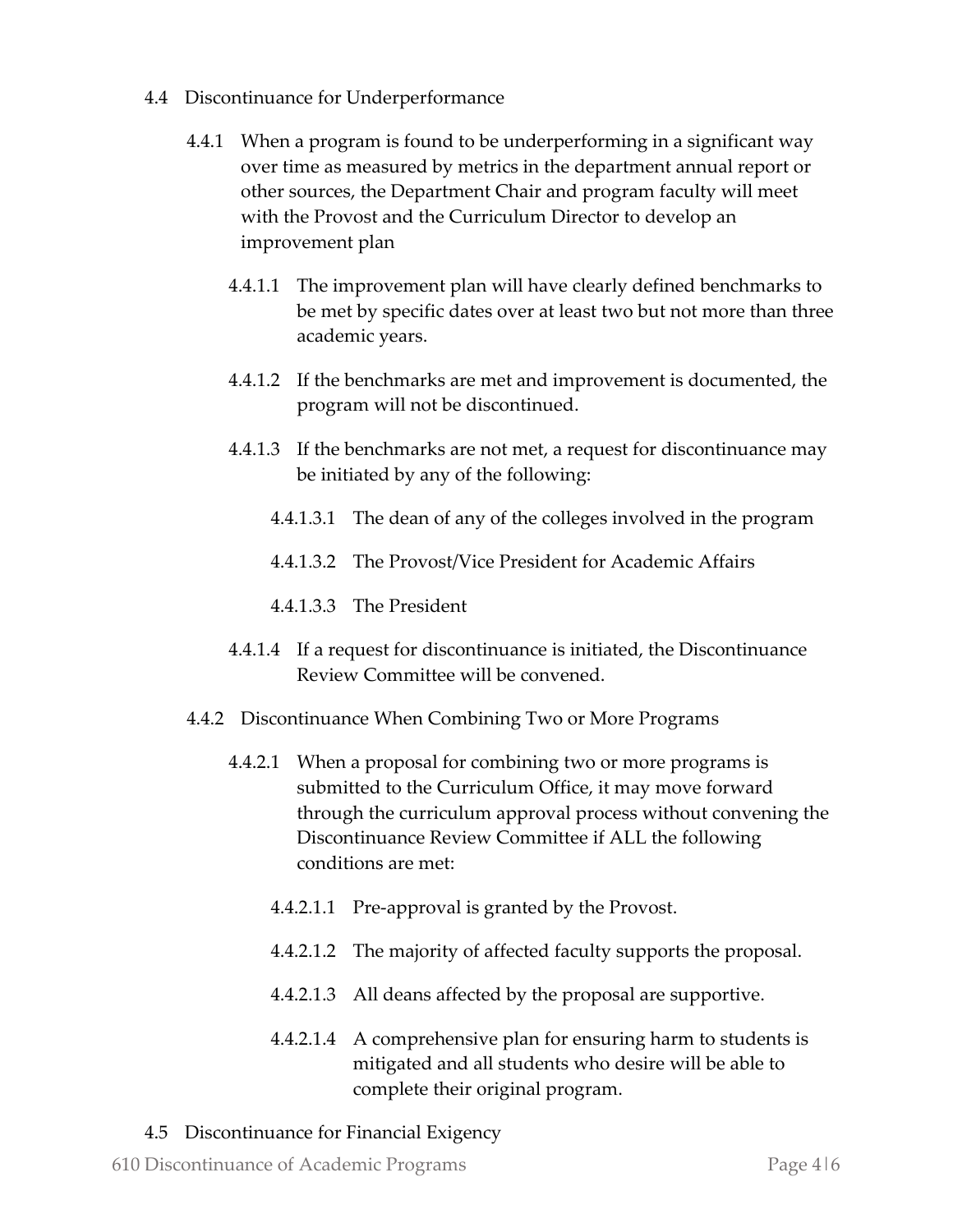- 4.5.1 When Financial Exigency is the cause of program discontinuance, the President will convene the Discontinuance Review Committee.
- 4.5.2 If more than one program is proposed to be discontinued because of Financial Exigency, different Discontinuance Review Committees may be convened for each program.
- 4.5.3 The President in collaboration with the Provost will make a final determination of program discontinuance based on the report(s) received from the Discontinuance Review Committee(s).

#### **V. References**

- 5.1 Policy 602: Undergraduate Curriculum Approval and Revision
- 5.2 Policy 371: Faculty Termination

#### **VI. Procedures**

- 6.1 Discontinuance Review Committee
	- 6.1.1 The Discontinuance Review Committee will be convened at the request of the President or Provost who will task the committee with the specific work to be accomplished.
		- 6.1.1.1 Individuals selected for the Committee may vary in each instance but must follow the voting membership requirements listed in section 4.3.1.
	- 6.1.2 Within six (6) weeks of being convened, the Discontinuance Review Committee will submit an impact report and recommendation to the President supported by a review of the applicable data such as:
		- 6.1.2.1 The University Strategic Plan and Mission Statement
		- 6.1.2.2 The effectiveness of the program in meeting its goals and objectives.
		- 6.1.2.3 A three (3) year history of student enrollment, a projection of future student enrollment, and the existence of similar programs within the Utah System of Higher Education (USHE).
		- 6.1.2.4 A three (3) year history of the student-faculty ratio, and the total cost per FTE for the program at the University and at other benchmark institutions offering similar programs.